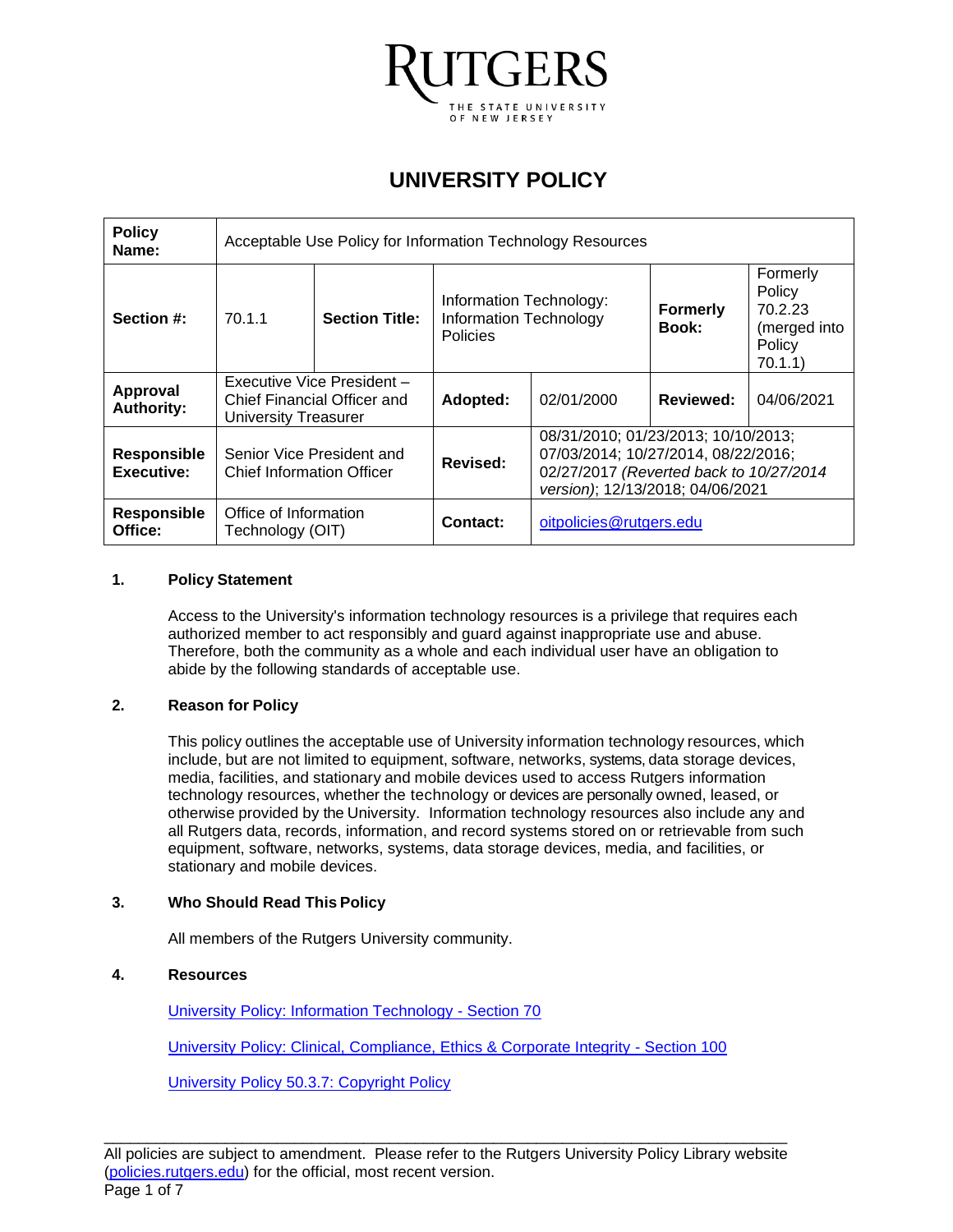[University Policy 60.1.12: Policy Prohibiting Discrimination and Harassment](https://policies.rutgers.edu/60112-currentpdf)

[University Policy 70.1.2: Information Classification](https://policies.rutgers.edu/7012-currentpdf)

[University Policy 70.1.3: Incident Management](https://policies.rutgers.edu/7013-currentpdf)

[University Policy 70.1.6: Email and Calendar Policy](https://policies.rutgers.edu/70-1-6-currentpdf)

Guidelines for Use of [Email for Official Purposes](https://oit.rutgers.edu/official-email)

#### **5. Definitions**

**Availability** - The expectation that information is accessible by the University community when needed.

**Confidentiality** - The state of keeping information and/or materials private, with only authorized individuals, processes, and systems having access to view, use, or share.

**Guidelines** - Advice on the ways to comply with policy, written for non-technical users who have multiple options for secure information handling processes.

**Integrity** - The expectation that the University's information will be protected from intentional, unauthorized, or accidental changes.

**Procedures** - Step by step instructions and implementation details for personnel to perform specific tasks in ways that ensure that the associated preventive, detective, and/or response mechanisms work as planned.

**Technology Standards** - Established requirement of technical configuration parameters and associated values to ensure that management can secure University assets and comply with University policy and regulatory requirements. It is a formal document that establishes uniform engineering or technical criteria, methods, processes, and practices.

# **6. The Policy**

#### **A. User Responsibilities**

- i. **Privacy** Because the primary use of the University's communications and business systems is to further the institutional mission, members of the University community should not have the expectation of privacy in their use of electronic systems, whether work-related or personal. By their nature, electronic systems may not be secure from unauthorized access, viewing, or infringement. Although the University employs technologies to secure its electronic resources and does not monitor the content on a routine basis, as a rule confidentiality of electronic data cannot be assumed and the University reserves the right to examine all files and content without notification.
- ii. **Intellectual Freedom** It is the policy of Rutgers, the State University of New Jersey, to allow access for its community to local, national, and international sources of information and to provide an atmosphere that encourages the free exchange of ideas and sharing of information. Nevertheless, the University reserves the right to limit or restrict the use of its information technology resources based on applicable law, institutional policies and priorities, and financial considerations. Violations include but are not limited to:
	- Certain categories of speech defamation, obscenity, and incitement to lawlessness – not protected by the Constitution. The University reserves the right, at its sole discretion, to decline to post, to remove posted content, or to restrict University web sites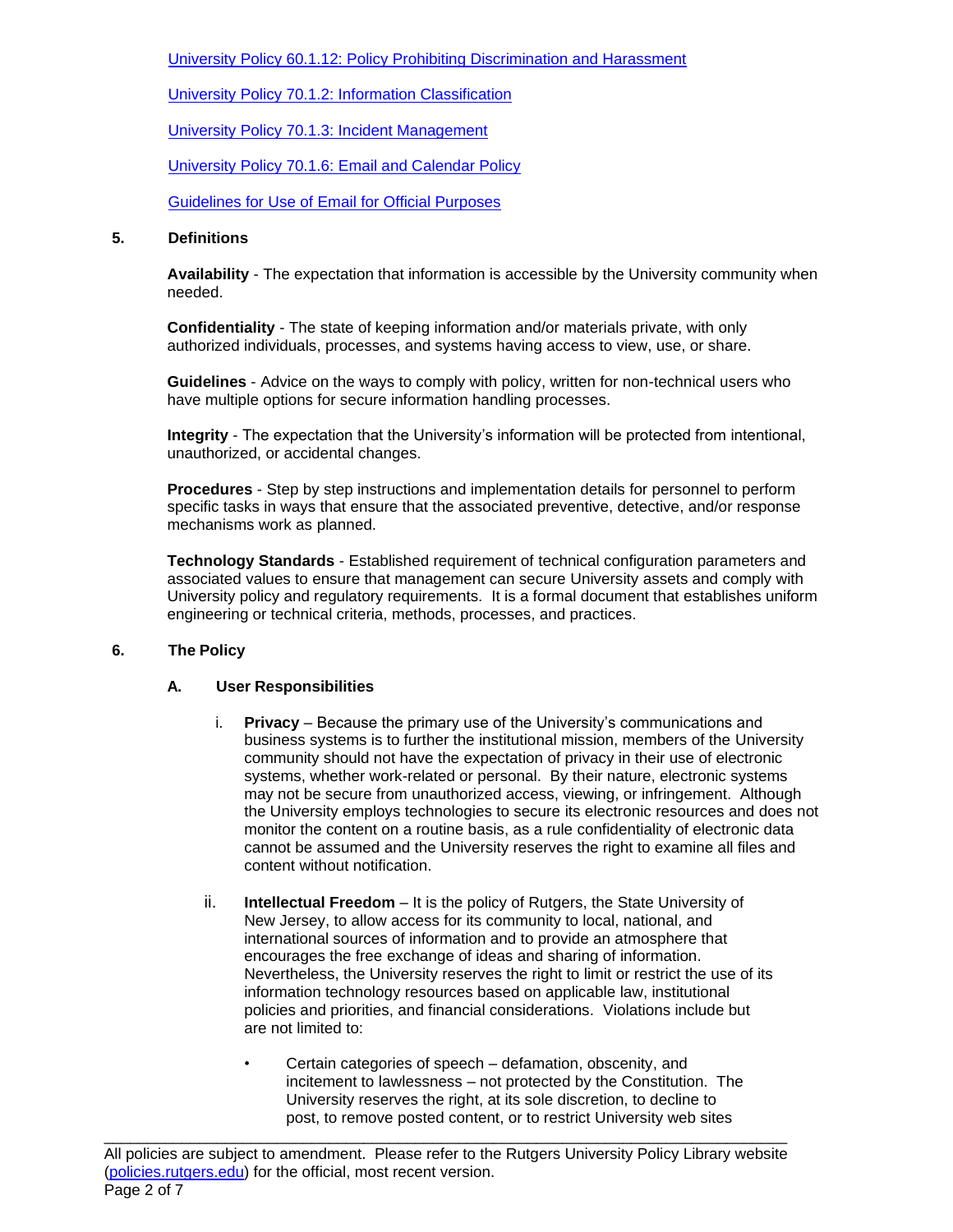or computer accounts which contain or are used for personal expressions of a non-academic nature.

#### iii. **Each user may use only those information technology resources for which he or she has authorization. Violations include but are not limited to:**

- failing to take reasonable and necessary measure to safeguard the operating integrity of systems and their accessibility by others;
- sharing passwords or log-in IDs. Users are responsible for any activity conducted with their computer accounts;
- using resources without specific authorization;
- using another individual's electronic identity;
- accessing files, data, or processes without authorization.
- iv. **Information technology resources must be used only for their intended purpose(s) relating to University business. Violations include but are not limited to:**
	- misusing software to hide personal identity, or to interfere with other systems or users;
	- misrepresenting a user's identity in any electronic communication;
	- using electronic resources for deceiving, harassing, or stalking other individuals.
	- sending threats, "hoax" messages, chain letters, or phishing;
	- sending mass emails to the Rutgers community without following proper procedures;
	- intercepting, monitoring, or retrieving without authorization any network or other electronic communication;
	- using University computing or network resources for private advertising or other private commercial purposes;
	- circumventing, disabling, or attempting to circumvent or disable security mechanisms without authorization;
	- using privileged access to University systems and resources for other than official duties directly related to jobresponsibilities, with the exception of incidental private use;
	- making University systems and resources available to those not affiliated with the University;
	- using former system and access privileges without authorization after association with the University has ended or using system and access privileges to a former organization's resources without authorization after the transfer to the new organization.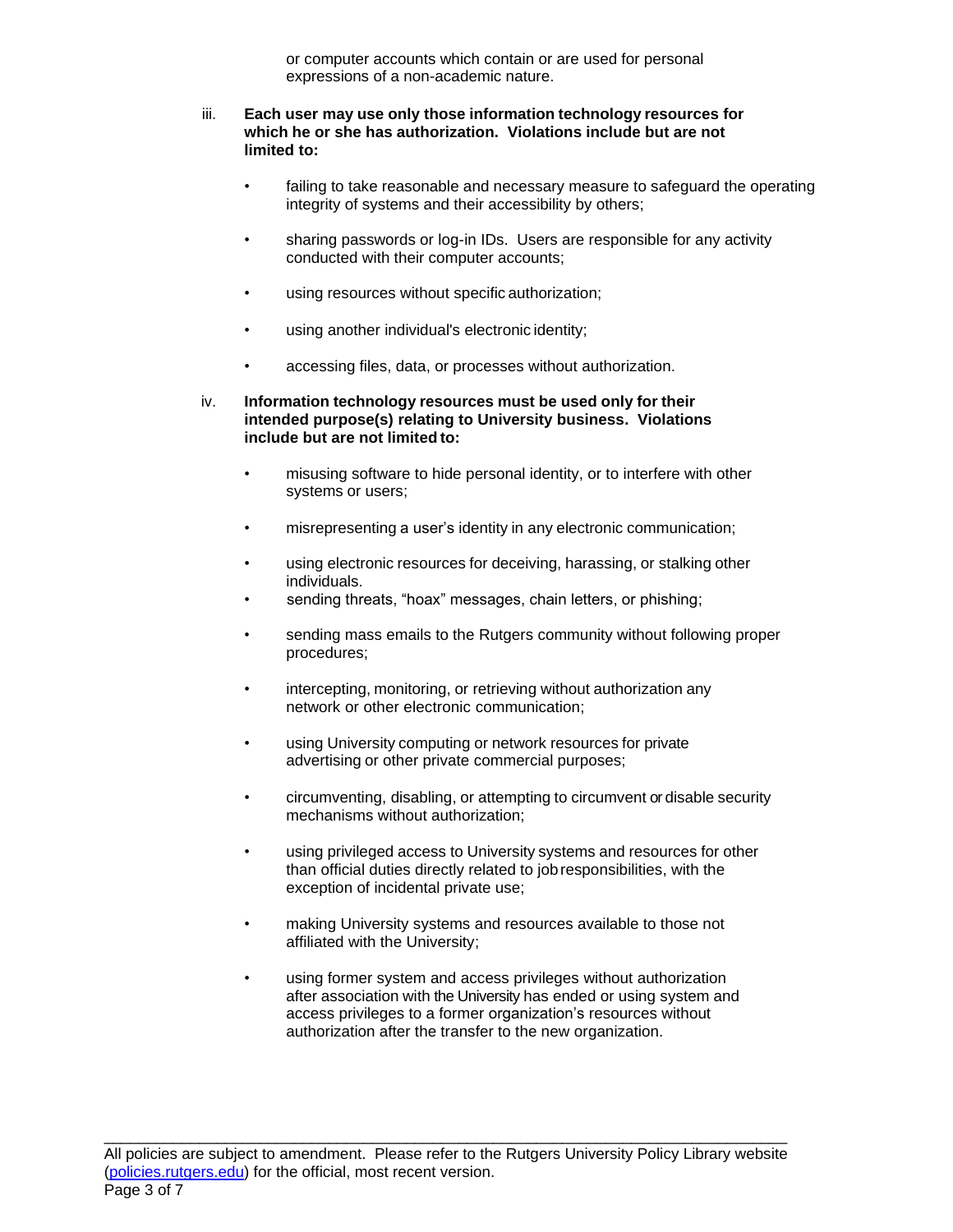### v. **The access to and integrity of information technology resources must be protected. Violations include but are not limited to:**

- Using third party, cloud and non-cloud, systems not authorized or approved by OIT's Information Security Office to transmit, process, or store University data classified as Critical or Restricted per [University Policy 70.1.2:](https://policies.rutgers.edu/7012-currentpdf)  [Information Classification;](https://policies.rutgers.edu/7012-currentpdf)
- creating or propagating malware, spyware, computer viruses, worms, Trojan Horses, or any other malicious code;
- preventing others from accessing an authorized service;
- developing or using programs that may cause problems or disrupt services for other users;
- degrading or attempting to degrade performance or deny service or to waste or unfairly monopolize computing resources laws;
- corrupting or misusing information;
- altering or destroying information without authorization.
- vi. **Applicable State, federal, and local laws and University policies must be followed. Violations include but are not limited to:**
	- **a) Laws**
		- failure to respect the copyrights and intellectual property rights of others;
		- making more copies of licensed software than the license allows;
		- downloading, using, or distributing illegally obtained media (e.g., software, music, movies);
		- uploading, downloading, distributing, or possessing electronic content explicitly prohibited by State, federal or local law (i.e., child pornography).

# **b) Policies**

- accessing, storing, or transmitting information classified as Critical or Restricted (e.g., social security numbers, patient health information, driver's license numbers, credit card numbers) without a valid business or academic reason or transmitting such information without using appropriate security protocols (e.g., encryption);
- distributing data/information classified as Critical or Restricted, unless acting as an authoritative University source and an authorized University distributor of that data/information and the recipient is authorized to receive that data/information;
- transmitting unencrypted Critical or Restricted information over open public networks such as the internet or unencrypted email;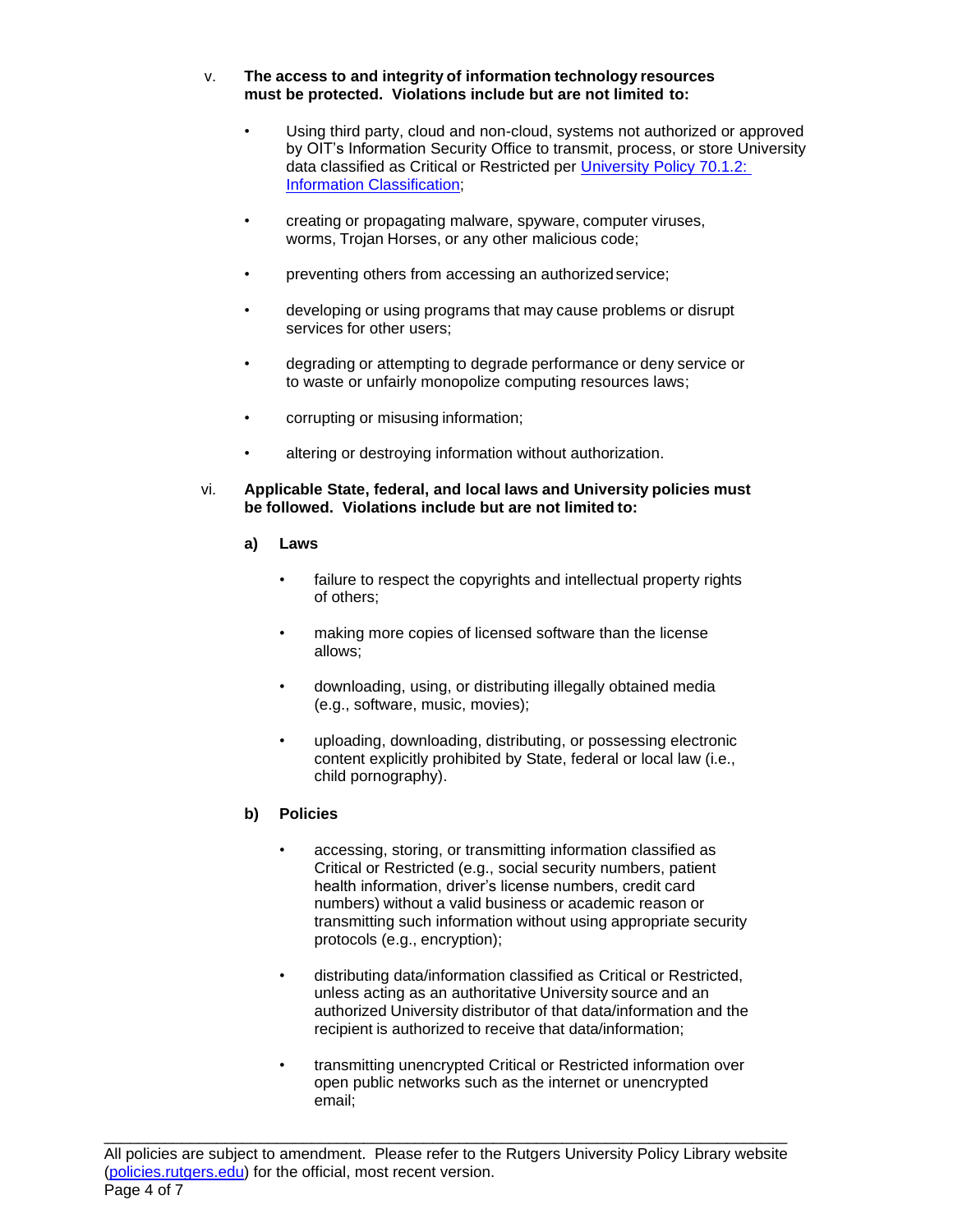- using social media to communicate or store University data/information classified as Critical or Restricted;
- using third party cloud storage or data sharing tools (i.e., iCloud, Carbonite, Dropbox) to store University information classified as Critical or Restricted without prior OIT approval.
- vii. **University business should be conducted using University-provided information technology systems, resources, and services.**
- viii. **Accessing information and Records:** Recognizing that not all circumstances can be anticipated, access to information and records residing on University information technology resources will ordinarily be governed by the following:
	- **a) University Responsibilities:** The University's obligations in relation to information technology resources include ensuring compliance with applicable laws and University policies and procedures, protecting the integrity and operation of its resources, and preserving information as necessary to protect the interests of the University and to enable it to satisfy these obligations. Accordingly, the University may access Rutgers-related electronic information on any device on which it is stored or may be accessed, and may access a user's records and information stored on University information technology resources systems or equipment for the above-mentioned purposes. Such access must be for specific, articulable reasons, must be appropriately circumscribed, and is limited to authorized personnel. The University understands that some users may have personal information and/or records on University systems and it respects the privacy of all users as to such information insofar as possible in complying with its above-mentioned obligations.
		- i. Standards for Accessing or Monitoring Information and Records: The University may access or monitor any/all information, records, record systems, and/or information technology resources in the following circumstances:
			- 1. As necessary or appropriate to avert reasonably anticipated or already apparent threats or hazards to University information, records, or information technology resources. An example includes scanning to detect computer viruses;
			- 2. As and when required by law or to comply with legal or contractual obligations of the University;
			- 3. In connection with a legal proceeding in which the Office of General Counsel is involved or an investigation conducted by or on behalf of the Office of Employment Equity or University Ethics and Compliance, for which access is necessary or appropriate;
			- 4. When there is reasonable cause to believe that the employee has engaged in misconduct, has violated University policies or regulations, or may have used University resources improperly and that the information and records to be accessed or monitored are relevant to the misconduct or violation in question;
			- 5. When the University otherwise has a legitimate need to access the information, records, or information technology resources.

Reasonable efforts will be made to notify the individual of the need for access to information or records in which the individual has a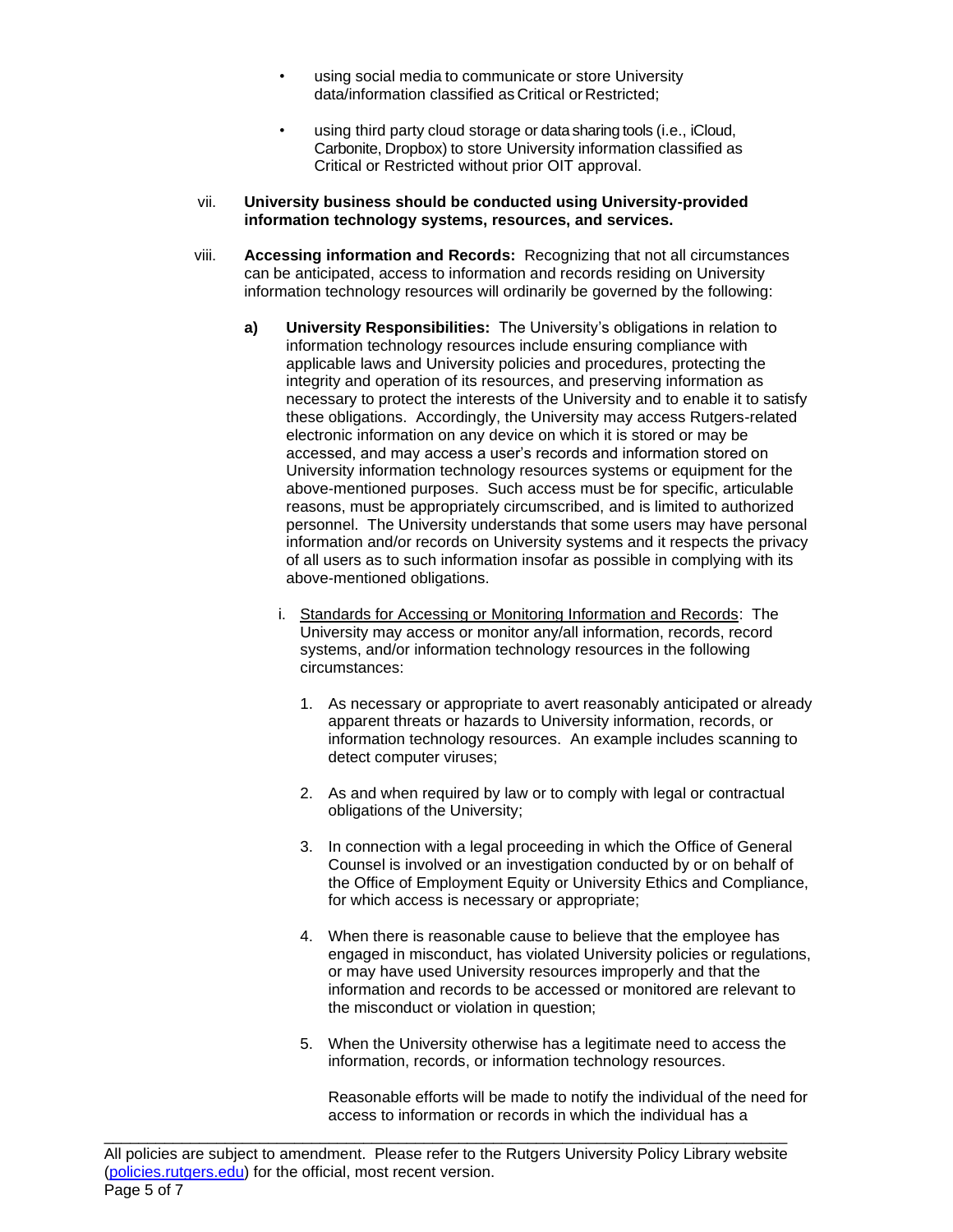substantial personal interest in information or records stored on or transmitted through the University's information technology resources or other electronic system unless prohibited by law, inconsistent with University policy, or inconsistent with the University carrying out its normal operations and/or aforementioned obligations.

ii. Preserving and Protecting Records: In circumstances where the University determines that there may be a specific risk to the integrity or security of records, data, information, or information technology resources, the University may take measures to protect or preserve them. For instance, the University may take a "snapshot" of a computing account to preserve its status on a given date, copy the contents of a file folder, or restrict user access to information technology resources in whole or in part.

# **b) Employee Obligations**

i. Standards of Employee Conduct for Accessing or Monitoring Records: It is a violation of this policy for an employee to monitor information technology resources or record systems or access records beyond the standards established within this policy. It is also a violation of the policy if the University has granted access to the employee (to monitor or access records or systems) and the employee has accessed or monitored records or record systems for purposes other than the purposes for which the University has granted access.

# ix. **Telecommuting and its Impact to Security and Privacy**

University policies, procedures, laws and regulations are applicable at all times. Individuals accessing University resources, systems, and information from alternate places of work (i.e. telecommuting from home, temporary office space, or while traveling) must adhere to all University policies, procedures, laws, and regulations.

# **a) Information Users Must:**

- i. Access University resources, systems, and information via approved secure channels that enforce the classification of the data in use per [University Policy 70.1.2: Information Classification](https://policies.rutgers.edu/7012-currentpdf) and all regulatory requirements pertaining to the resources.
- ii. Use only University-approved software for conducting University business including but not limited to email, video conferencing, and collaboration software.
- iii. Use only University-approved devices for conducting University business including but not limited to laptops, computers.
- iv. Keep University and personal data or email from being co-mingled.
- v. Ensure all personal devices used to access the Internet (modems, WiFi, etc.) are up-to-date with regard to operating systems, application software versions, and antivirus protection.
- vi. Adhere to the following practices to protect University information:
	- a. Utilize multifactor authentication,
	- b. Clean desk / clear screen,
	- c. Log off / lock all devices when unattended or not in use, and